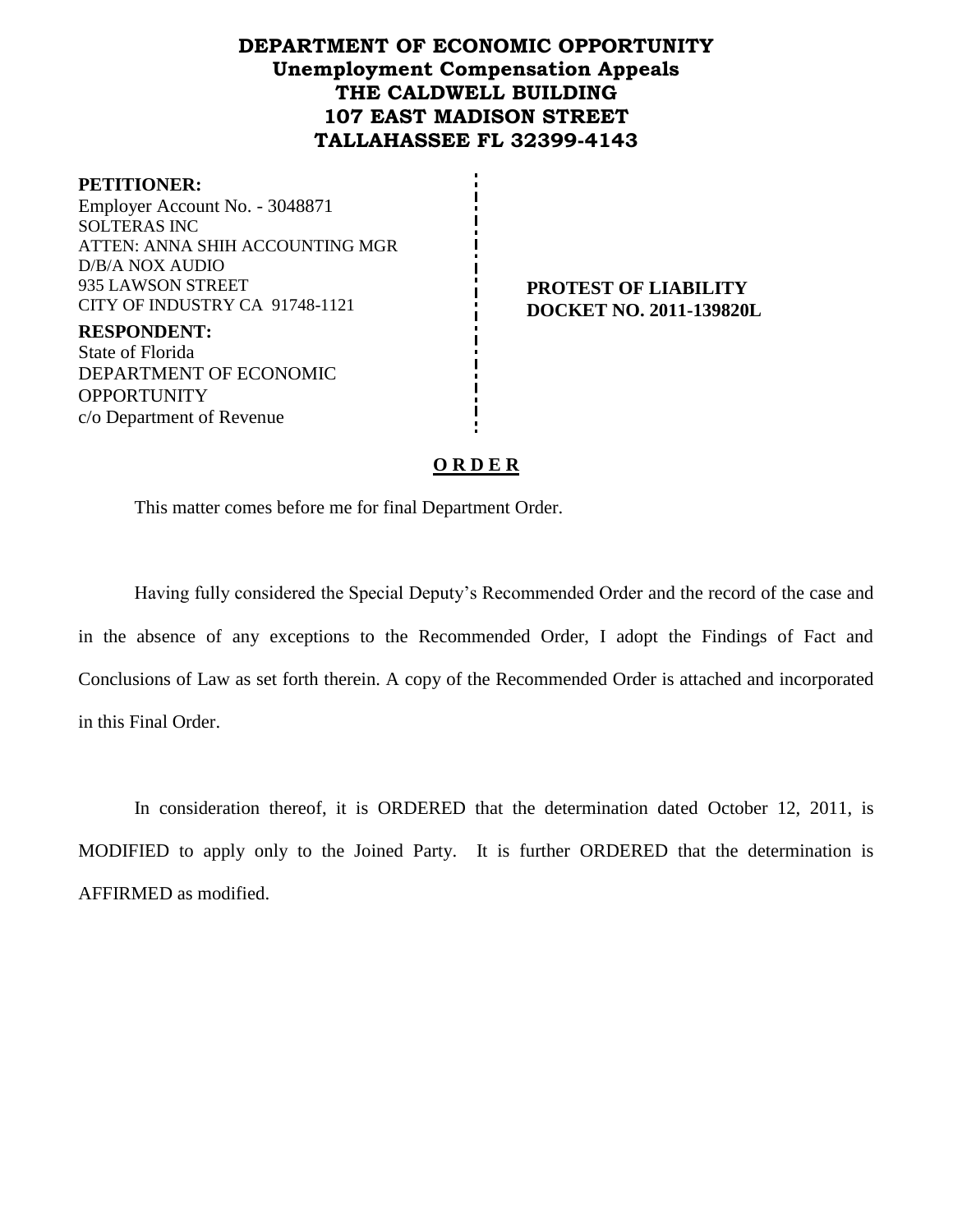#### **JUDICIAL REVIEW**

Any request for judicial review must be initiated within 30 days of the date the Order was filed. Judicial review is commenced by filing one copy of a *Notice of Appeal* with the DEPARTMENT OF ECONOMIC OPPORTUNITY at the address shown at the top of this Order and a second copy, with filing fees prescribed by law, with the appropriate District Court of Appeal. It is the responsibility of the party appealing to the Court to prepare a transcript of the record. If no court reporter was at the hearing, the transcript must be prepared from a copy of the Special Deputy's hearing recording, which may be requested from the Office of Appeals.

Cualquier solicitud para revisión judicial debe ser iniciada dentro de los 30 días a partir de la fecha en que la Orden fue registrada. La revisión judicial se comienza al registrar una copia de un *Aviso de Apelación* con la Agencia para la Innovación de la Fuerza Laboral [*DEPARTMENT OF ECONOMIC OPPORTUNITY]* en la dirección que aparece en la parte superior de este *Orden* y una segunda copia, con los honorarios de registro prescritos por la ley, con el Tribunal Distrital de Apelaciones pertinente. Es la responsabilidad de la parte apelando al tribunal la de preparar una transcripción del registro. Si en la audiencia no se encontraba ningún estenógrafo registrado en los tribunales, la transcripción debe ser preparada de una copia de la grabación de la audiencia del Delegado Especial [*Special Deputy*], la cual puede ser solicitada de la Oficina de Apelaciones.

Nenpòt demann pou yon revizyon jiridik fèt pou l kòmanse lan yon peryòd 30 jou apati de dat ke Lòd la te depoze a. Revizyon jiridik la kòmanse avèk depo yon kopi yon *Avi Dapèl* ki voye bay DEPARTMENT OF ECONOMIC OPPORTUNITY lan nan adrès ki parèt pi wo a, lan tèt *Lòd* sa a e yon dezyèm kopi, avèk frè depo ki preskri pa lalwa, bay Kou Dapèl Distrik apwopriye a. Se responsabilite pati k ap prezante apèl la bay Tribinal la pou l prepare yon kopi dosye a. Si pa te gen yon stenograf lan seyans lan, kopi a fèt pou l prepare apati de kopi anrejistreman seyans lan ke Adjwen Spesyal la te fè a, e ke w ka mande Biwo Dapèl la voye pou ou.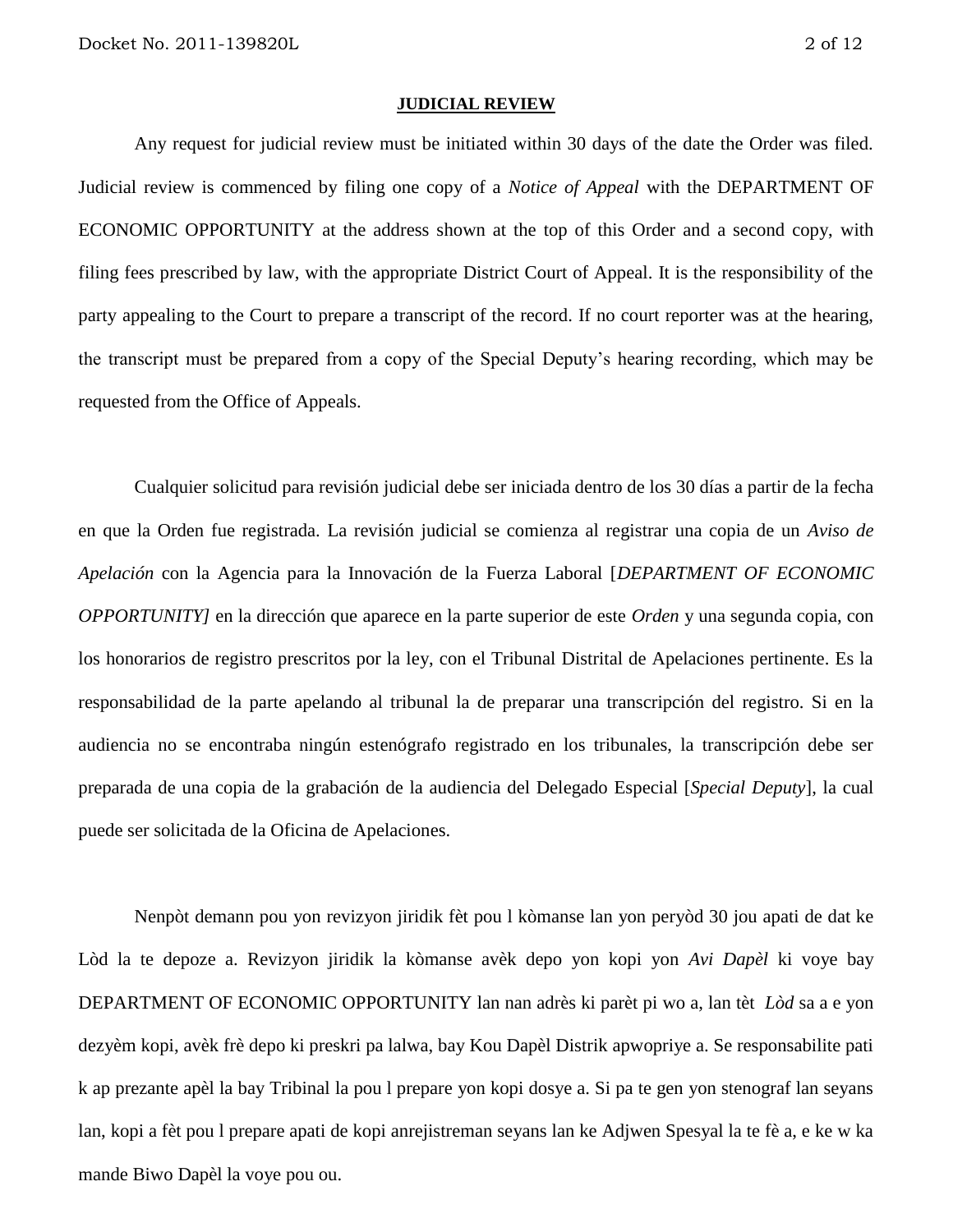DONE and ORDERED at Tallahassee, Florida, this day of **April, 2012**.



Altemese Smith, Assistant Director, Unemployment Compensation Services DEPARTMENT OF ECONOMIC OPPORTUNITY

FILED ON THIS DATE PURSUANT TO § 120.52, FLORIDA STATUTES, WITH THE DESIGNATED DEPARTMENT CLERK, RECEIPT OF WHICH IS HEREBY ACKNOWLEDGED.

Shenesse Baires \_\_\_\_\_\_\_\_\_\_\_\_\_\_\_\_\_\_\_\_\_\_\_\_\_\_\_\_ \_\_\_\_\_\_\_\_\_\_\_\_

DEPUTY CLERK DATE

#### **CERTIFICATE OF SERVICE**

**I HEREBY CERTIFY that true and correct copies of the foregoing Final Order have been furnished to the persons listed below in the manner described, on the \_\_\_\_\_\_\_ day of April, 2012**.

Shaner Barnes

SHANEDRA Y. BARNES, Special Deputy Clerk DEPARTMENT OF ECONOMIC OPPORTUNITY Unemployment Compensation Appeals 107 EAST MADISON STREET TALLAHASSEE FL 32399-4143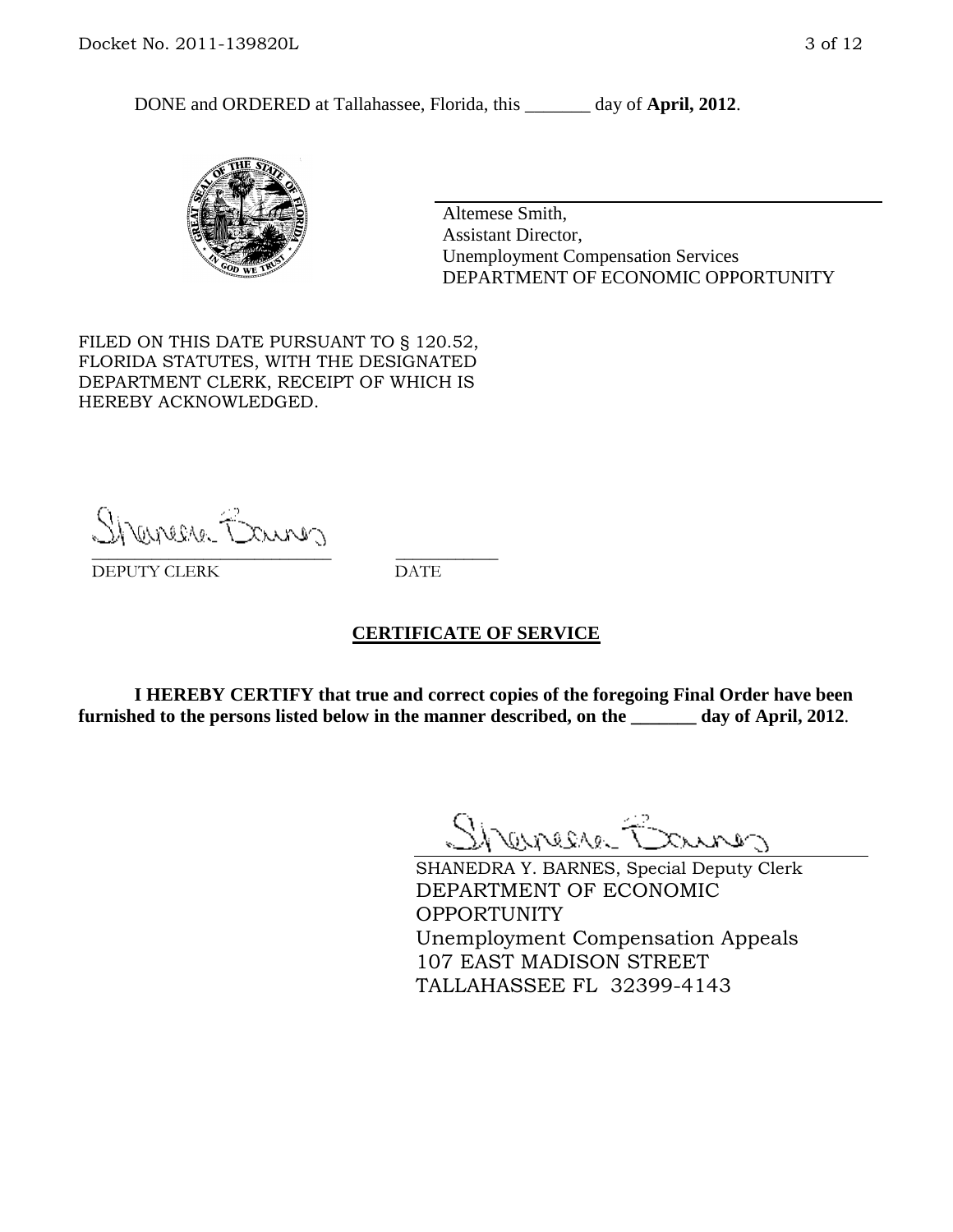By U.S. Mail:

SOLTERAS INC ATTEN: ANNA SHIH ACCOUNTING MGR D/B/A NOX AUDIO 935 LAWSON STREET CITY OF INDUSTRY CA 91748-1121

RONALD RESNICK 1 EAST BROWARD BLVD APT 608 FT LAUDERDALE FL 33301 DEPARTMENT OF REVENUE ATTN: VANDA RAGANS - CCOC #1 4624 5050 WEST TENNESSEE STREET TALLAHASSEE FL 32399

MAITLAND TAX ATTN GORDON HERGET SUITE 160 2301 MAITLAND CENTER PARKWAY MAITLAND FL 32751-4192

State of Florida DEPARTMENT OF ECONOMIC OPPORTUNITY c/o Department of Revenue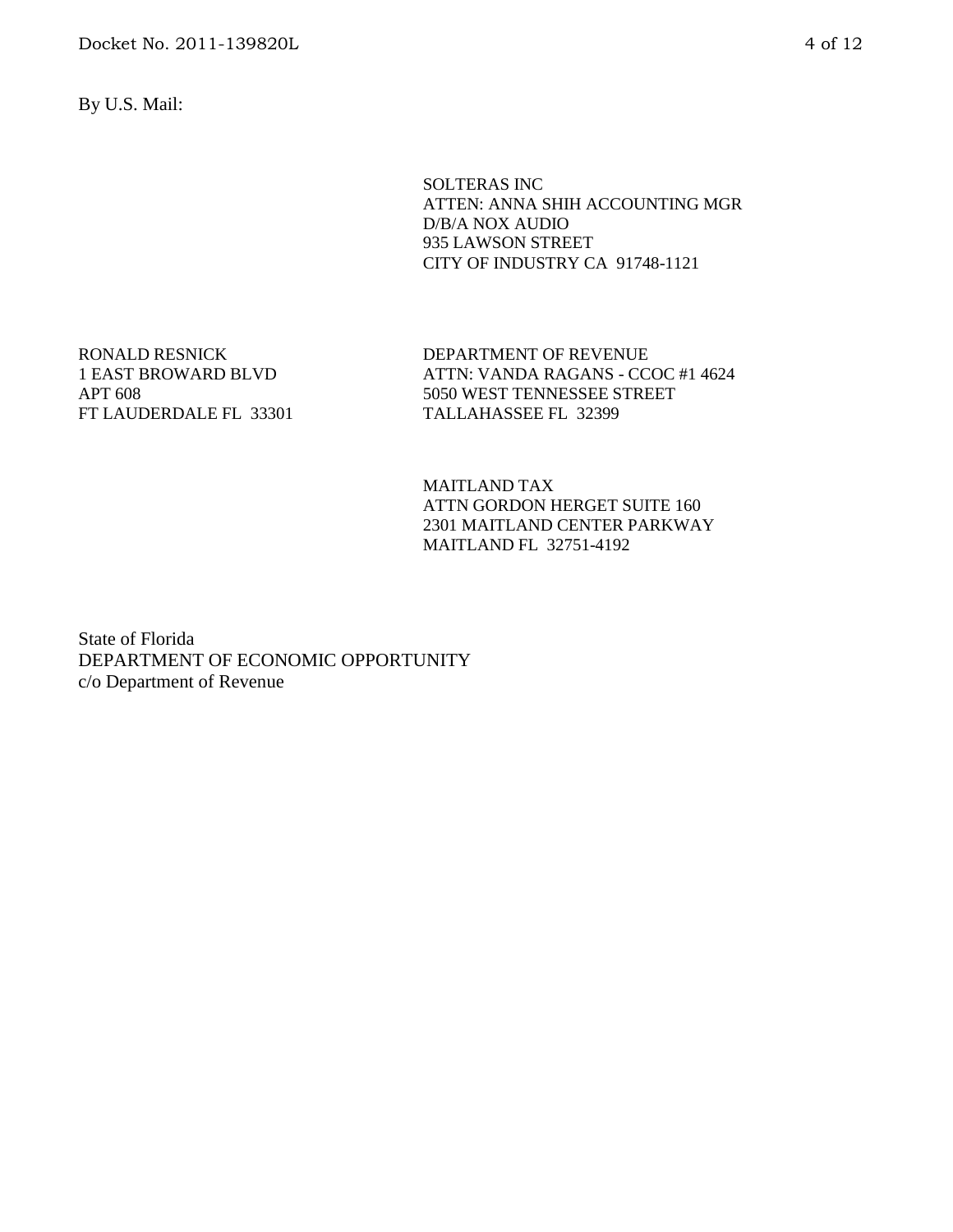# **DEPARTMENT OF ECONOMIC OPPORTUNITY Unemployment Compensation Appeals**

MSC 344 CALDWELL BUILDING 107 EAST MADISON STREET TALLAHASSEE FL 32399-4143

#### **PETITIONER:**

Employer Account No. - 3048871 SOLTERAS INC ATTEN: ANNA SHIH ACCOUNTING MGR D/B/A NOX AUDIO 935 LAWSON STREET CITY OF INDUSTRY CA 91748-1121

#### **PROTEST OF LIABILITY DOCKET NO. 2011-139820L**

## **RESPONDENT:**

State of Florida DEPARTMENT OF ECONOMIC **OPPORTUNITY** c/o Department of Revenue

# **RECOMMENDED ORDER OF SPECIAL DEPUTY**

TO: Assistant Director, Interim Executive Director, Unemployment Compensation Services DEPARTMENT OF ECONOMIC OPPORTUNITY

This matter comes before the undersigned Special Deputy pursuant to the Petitioner's protest of the Respondent's determination dated October 12, 2011.

After due notice to the parties, a telephone hearing was held on December 7, 2011. The Petitioner, represented by the Petitioner's accounting manager, appeared and testified. The Respondent, represented by a Department of Revenue Tax Specialist, appeared and testified. The Joined Party appeared and testified.

The record of the case, including the recording of the hearing and any exhibits submitted in evidence, is herewith transmitted. Proposed Findings of Fact and Conclusions of Law were not received.

#### **Issues**:

Whether services performed for the Petitioner by the Joined Party and other individuals as national sales manager, constitute insured employment pursuant to Sections 443.036(19); 443.036(21); 443.1216, Florida Statutes, and if so, the effective date of the liability.

Whether the Petitioner meets liability requirements for Florida unemployment compensation contributions, and if so, the effective date of liability, pursuant to Sections 443.036(19); 443.036(21), Florida Statutes.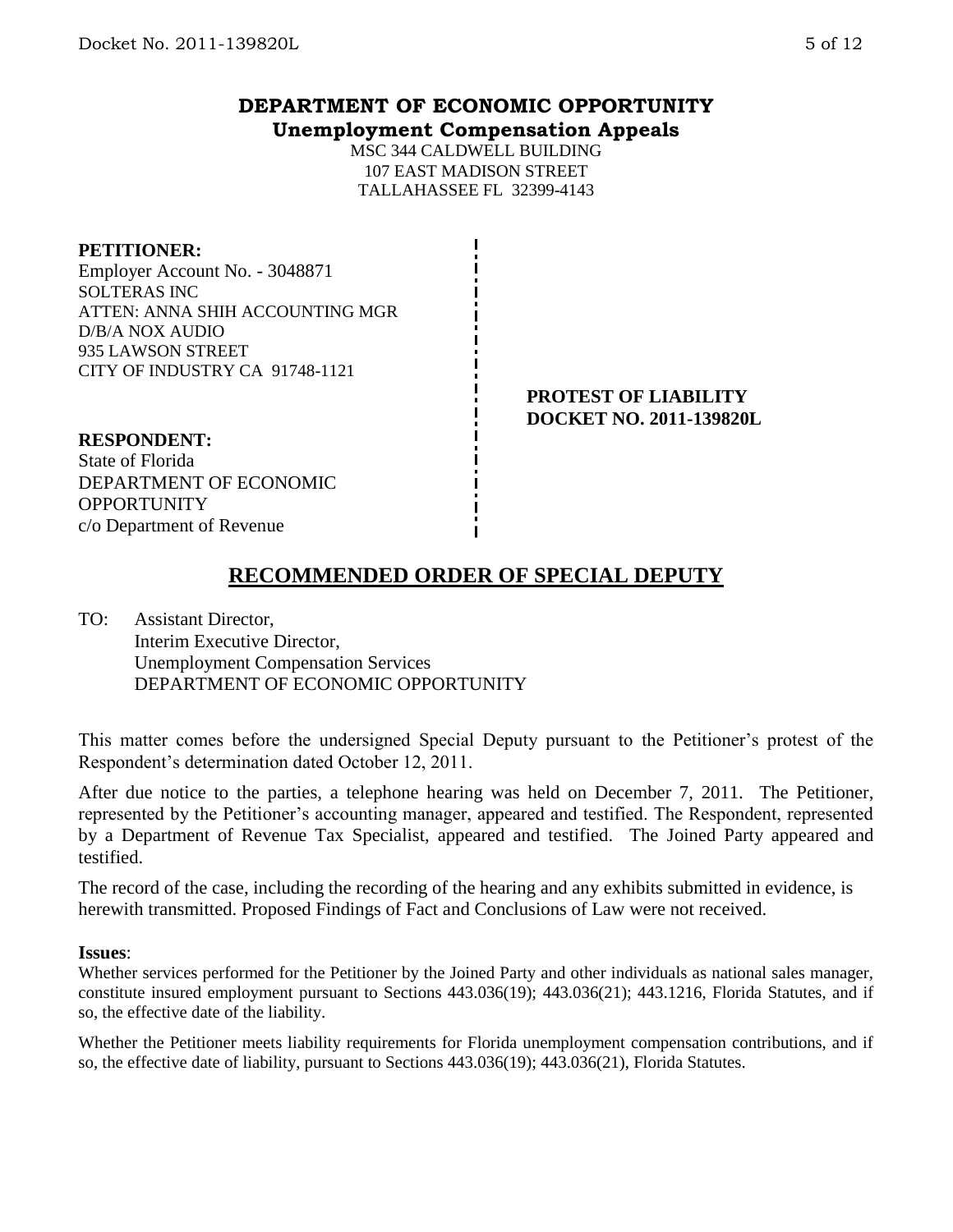## **Findings of Fact:**

- 1. The Petitioner is a California corporation formed in 1997 to operate a wholesale product distribution business. The Petitioner's principal place of business is located in City of Industry, California.
- 2. In 2010, the Petitioner began doing business as Nox Audio. The Petitioner wanted to expand its business into the consumer electronics retail market with a line of audio products. The Petitioner concentrated on the sale of headsets for use with wireless telephones, audio devices, and video game equipment.
- 3. The Joined Party has 20 years of experience as a national sales manager, including several years in the consumer electronics market. The Joined Party contacted the Petitioner after reviewing the Petitioner's information on a consumer electronics industry website. The Joined Party was unemployed at the time and was seeking a full time, salaried position. The Petitioner was looking for someone to help launch its new retail business. After several telephone conversations between the Joined Party and the Petitioner's marketing director and president, the Petitioner offered the Joined Party a position at a salary of \$12,000 per month, and the Joined Party accepted the offer. The Joined Party performed services for the Petitioner as a national sales manager from November 16, 2010, until August 31, 2011.
- 4. The Petitioner told the Joined Party he would be required to sign an agreement that would apply to a three-month probationary period. The Petitioner told the Joined Party that after the probationary period, the Joined Party would be considered "full time" and would begin receiving certain fringe benefits, such as health insurance.
- 5. On November 16, 2010, the parties entered into a *Sales Representative Agreement* for a term of three months. The agreement provides that upon the expiration of its term, the parties may discuss the possibility of a further sales representative relationship. Either party has the option to terminate the agreement upon thirty (30) days written notice.
- 6. The agreement provides that the representative's status is that of an independent contractor and not an employee. It also provides that the representative will be responsible for all of representative's taxes, insurance and other benefits, and expenses. The agreement provides for compensation of the representative on a bi-weekly basis at a rate of \$12,000 per month.
- 7. The agreement requires the representative to solicit orders for products in accordance with the Petitioner's policies, catalogs, bulletins, and price information. All orders and terms and conditions of sale are subject to the approval of Petitioner. The agreement requires the Joined Party to adhere to the Petitioner's code of conduct.
- 8. The agreement requires the Petitioner's approval for the representative's use of the Petitioner's name and logo, and for the preparation and distribution of advertising materials relating to the product or Petitioner.
- 9. The agreement prohibits the representative from representing any supplier whose goods or products are directly competitive with Petitioner's products without the Petitioner's written consent. The agreement prohibits the representative from assigning the agreement or any of the rights or obligations under the agreement without the consent of Petitioner. The Petitioner may assign the agreement and any rights and obligations of Principal without the consent of the representative.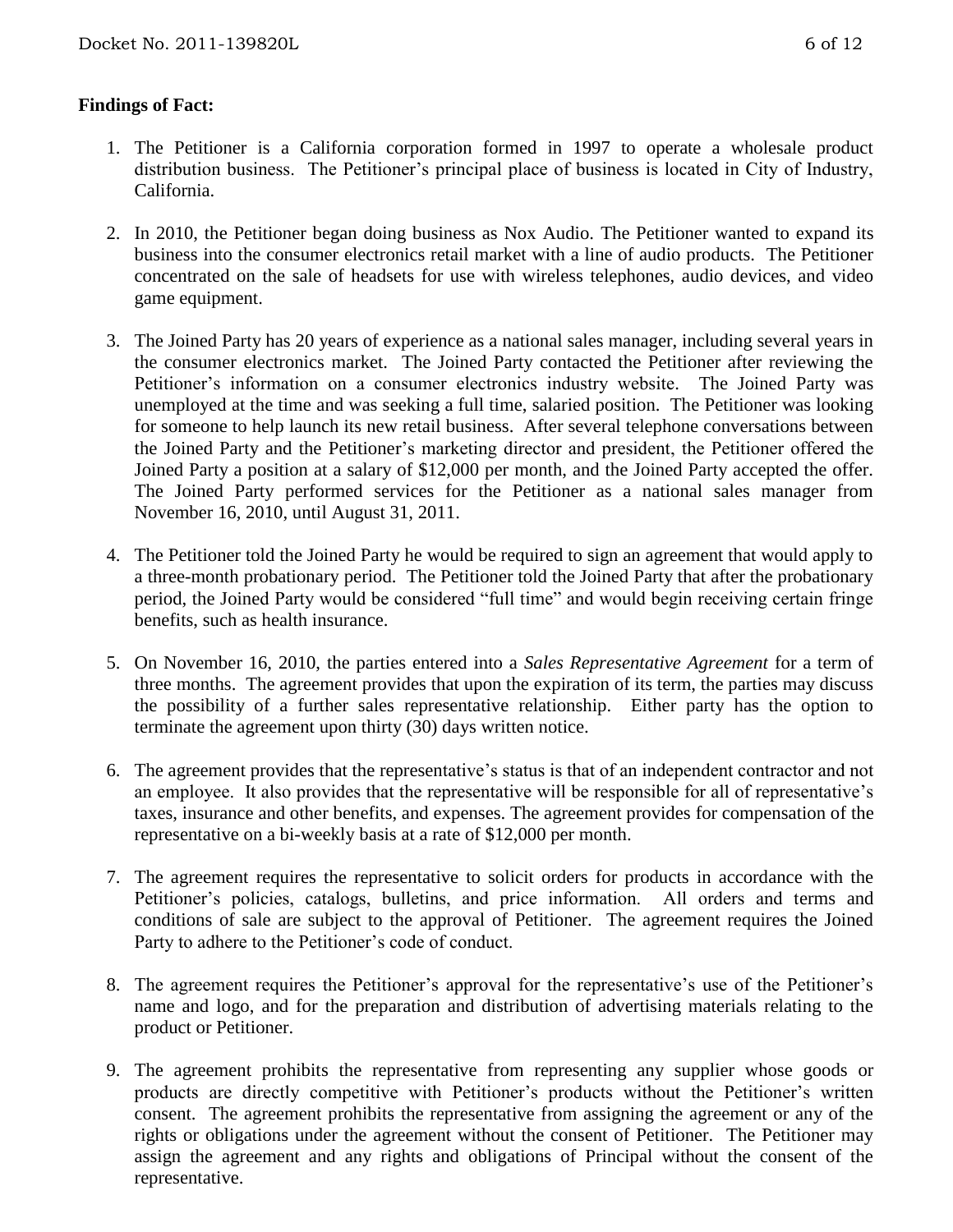- 10. When the agreement expired on February 15, 2011, the Joined Party immediately inquired about his status with the company. The Petitioner's marketing manager told the Joined Party that he would continue in the position as the Petitioner's national sales manager.
- 11. When the Joined Party began performing his services, the Petitioner supplied the Joined Party with sample products and "bullet points" outlining the features of the products he was to sell. The Joined Party traveled with the Petitioner's marketing manager and other marketing staff to customer appointments and a trade show. Over the course of several customer meetings and trade show days, the Petitioner demonstrated to the Joined Party how the products were being marketed. The Petitioner did not otherwise provide any training to the Joined Party.
- 12. The Joined Party performed the majority of his services from his home office in Florida. He utilized his personal computer, telephone, and other office equipment. The Petitioner reimbursed the Joined Party for 50% of his telephone expenses. The Petitioner provided the Joined Party with a company email account. The Petitioner also provided the Joined Party with business cards identifying the Joined Party as "National Sales Director" for Nox Audio. The Petitioner provided the Joined Party with sample products and marketing materials. If the Joined Party incurred costs for printing or reproducing additional marketing materials, he was reimbursed by the Petitioner. The Petitioner reimbursed the Joined Party for all of his travel expenses.
- 13. The Joined Party devoted approximately 10 hours per day to his services for the Petitioner. The Joined Party was required to be available during the Petitioner's regular, west coast, business hours. The Joined Party was required to attend weekly conference calls. The purpose of the conference calls was to review the progress of all aspects of the retail business. In advance of the meeting, the Joined Party prepared and distributed a spreadsheet listing the status of all customer and potential customer accounts. The Joined Party reported on the sales activities relating to each account. The Joined Party was also required to participate in special meetings pertaining to a variety of issues, including trade show planning.
- 14. The Joined Party supervised commissioned sales representatives hired by the Petitioner. The Joined Party provided training to the Petitioner's marketing staff. The Joined Party reported to four different supervisors during the course of his services.
- 15. The Joined Party was not required to meet a sales quota. The Petitioner established a sales target of 40 million dollars for 2011. The target was reduced several times due to problems with product packaging.
- 16. The Joined Party did not have his own business. He did not have an occupational license or business liability insurance, and he did not advertise his services to the general public. While working for the Petitioner, the Joined Party did not perform any services for others.
- 17. The Petitioner paid the Joined Party a monthly salary of \$12,000. The Joined Party did not invoice for his services. The Joined Party submitted his expenses for reimbursement on an expense report form provided by the Petitioner. The Petitioner did not withhold any payroll taxes from the Joined Party's pay. The Petitioner did not provide any fringe benefits, such as health insurance or retirement benefits, to the Joined Party. The Petitioner reported the Joined Party's earnings for 2010 on a Form 1099-MISC.
- 18. The work relationship ended when the Petitioner decided to close the business.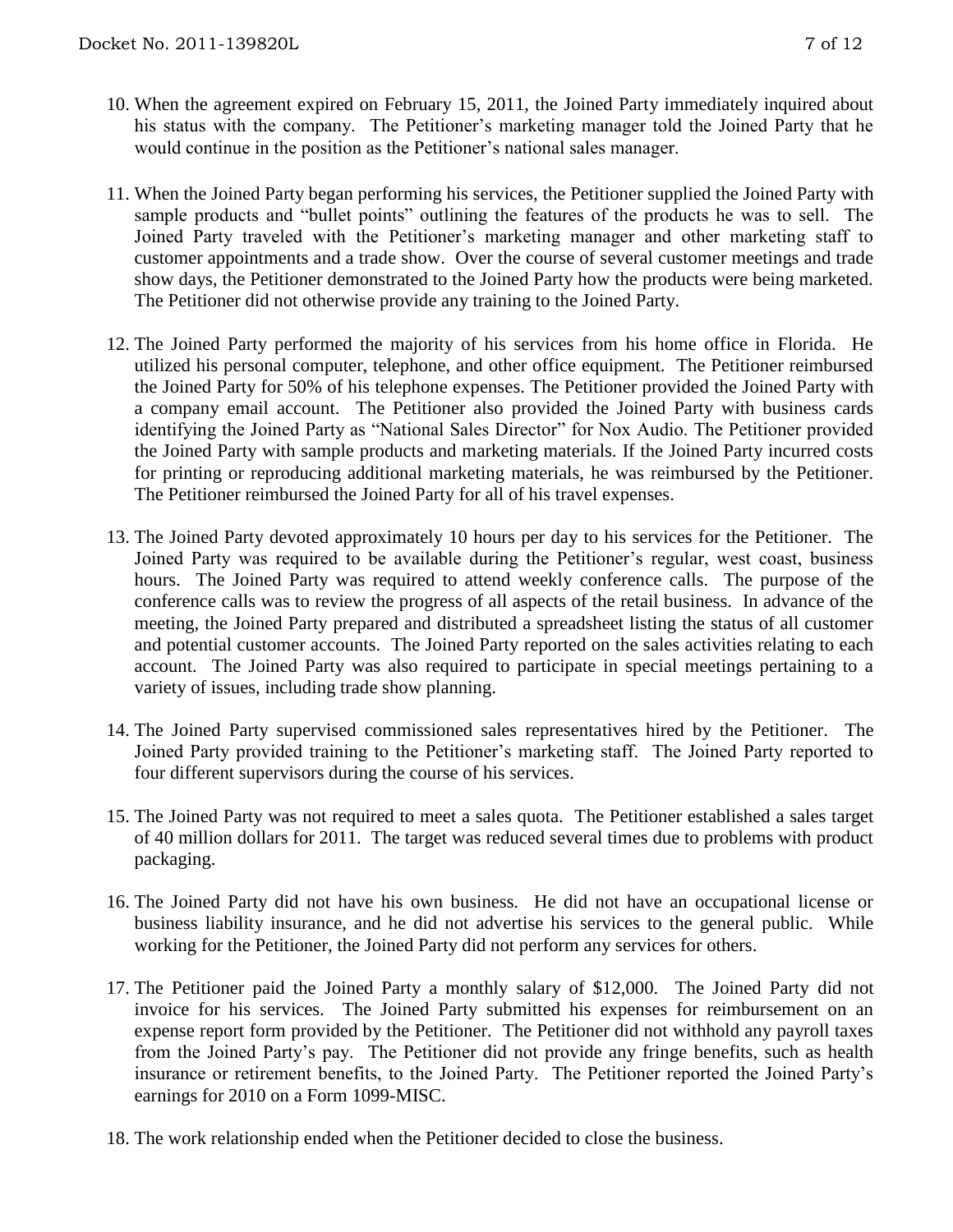19. During the time the Joined Party performed services for the Petitioner, another worker also provided services to the Petitioner as a sales manager. That individual was compensated on a commission basis, and did not work exclusively for the Petitioner. His services were not performed under the same terms and conditions as the Joined Party.

### **Conclusions of Law:**

- 20. The issue in this case, whether services performed for the Petitioner constitute employment subject to the Florida Unemployment Compensation Law, is governed by Chapter 443, Florida Statutes. Section 443.1216(1)(2)2, Florida Statutes, provides that employment subject to the chapter includes service performed by individuals under the usual common law rules applicable in determining an employer-employee relationship.
- 21. The Supreme Court of the United States held that the term "usual common law rules" is to be used in a generic sense to mean the "standards developed by the courts through the years of adjudication." United States v. W.M. Webb, Inc., 397 U.S. 179 (1970).
- 22. The Supreme Court of Florida adopted and approved the tests in 1 Restatement of Law, Agency 2d Section 220 (1958), for use to determine if an employment relationship exists. See Cantor v. Cochran, 184 So.2d 173 (Fla. 1966); Miami Herald Publishing Co. v. Kendall, 88 So.2d 276 (Fla. 1956); Magarian v. Southern Fruit Distributors, 1 So.2d 858 (Fla. 1941); see also Kane Furniture Corp. v. R. Miranda, 506 So.2d 1061 (Fla. 2d DCA 1987).
- 23. Restatement of Law is a publication, prepared under the auspices of the American Law Institute, which explains the meaning of the law with regard to various court rulings. The Restatement sets forth a nonexclusive list of factors that are to be considered when judging whether a relationship is an employment relationship or an independent contractor relationship.
- 24. 1 Restatement of Law, Agency 2d Section 220 (1958) provides:
	- (1) A servant is a person employed to perform services for another and who, in the performance of the services, is subject to the other's control or right of control.
	- (2) The following matters of fact, among others, are to be considered:
		- (a) the extent of control which, by the agreement, the business may exercise over the details of the work;
		- (b) whether or not the one employed is engaged in a distinct occupation or business;

(c) the kind of occupation, with reference to whether, in the locality, the work is usually done under the direction of the employer or by a specialist without supervision;

- (d) the skill required in the particular occupation;
- (e) whether the employer or the worker supplies the instrumentalities, tools, and the place of work for the person doing the work;
- (f) the length of time for which the person is employed;
- $(g)$  the method of payment, whether by the time or by the job;
- (h) whether or not the work is a part of the regular business of the employer;
- (i) whether or not the parties believe they are creating the relation of master and servant;
- (j) whether the principal is or is not in business.
- 25. Comments in the Restatement explain that the word "servant" does not exclusively connote manual labor, and the word "employee" has largely replaced "servant" in statutes dealing with various aspects of the working relationship between two parties.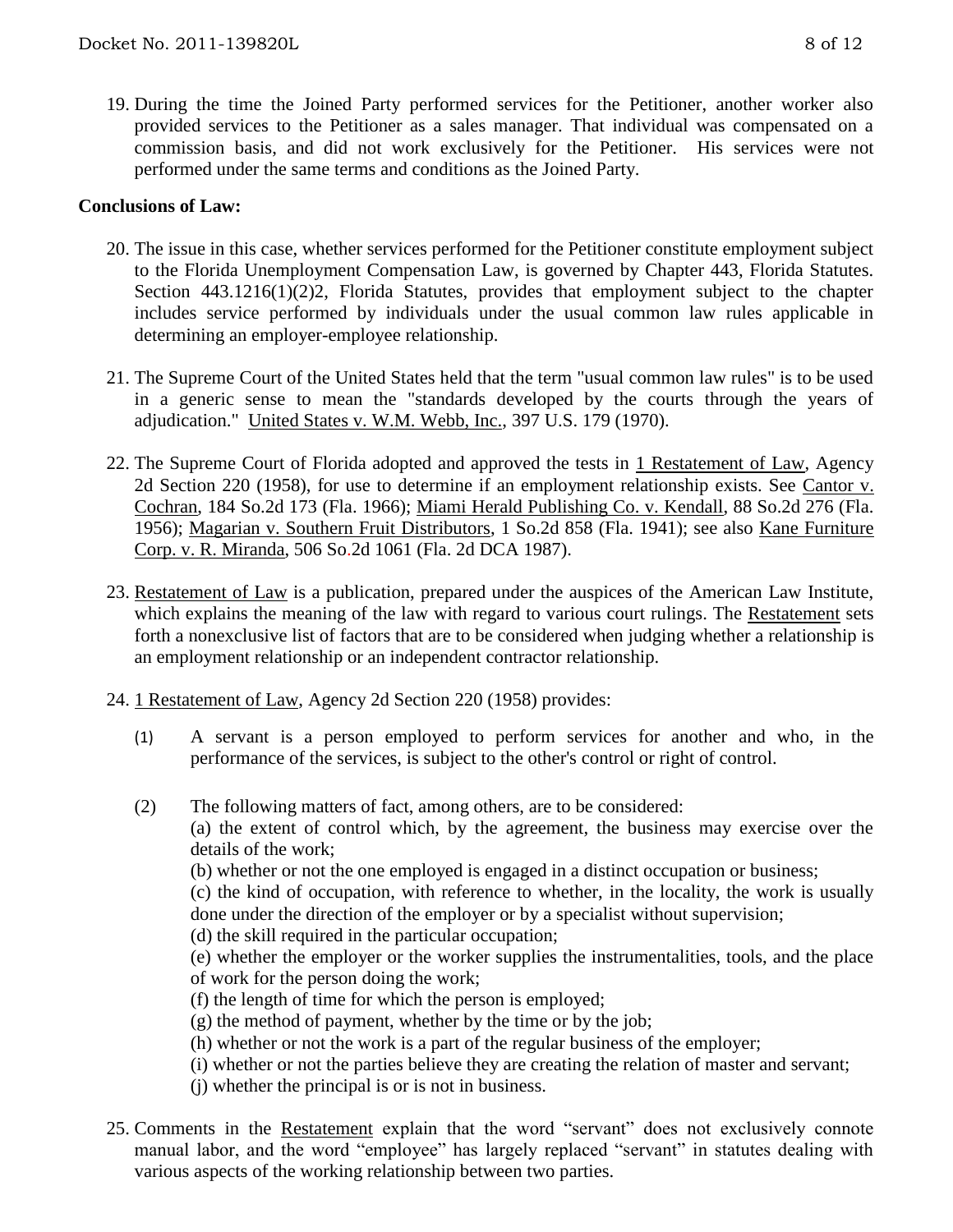- 26. In Department of Health and Rehabilitative Services v. Department of Labor & Employment Security, 472 So.2d 1284 (Fla. 1<sup>st</sup> DCA 1985) the court confirmed that the factors listed in the Restatement are the proper factors to be considered in determining whether an employer-employee relationship exists. However, in citing La Grande v. B&L Services, Inc., 432 So.2d 1364, 1366 (Fla.  $1<sup>st</sup>$  DCA 1983), the court acknowledged that the question of whether a person is properly classified an employee or an independent contractor often cannot be answered by reference to "hard and fast" rules, but rather must be addressed on a case-by-case basis.
- 27. The "extent of control" referred to in the Restatement, has been recognized as the most important factor in determining whether a person is an employee or an independent contractor. Employees and independent contractors are both subject to some control by the person or entity hiring them. The extent of control over the details of the work depends upon whether the control is focused on the result to be obtained or extends to the means to be used. The mere control of results points to an independent contractor relationship; the control of means points to an employment relationship. Furthermore, the relevant issue is "the extent of control which, by the agreement, the master may exercise over the details of the work." It is the right of control, not actual control or actual interference with the work, which is significant in distinguishing between an independent contractor and an employee. Harper ex rel. Daley v. Toler, 884 So.2d 1124 (Fla. 2d DCA 2004).
- 28. The Petitioner and the Joined Party entered into a *Sales Representative Agreement* on November 16, 2010. The agreement requires the Joined Party to comply with the Petitioner's policies, code of conduct, catalogs, bulletins, and price information and to use only marketing materials approved by Petitioner. The agreement requires the Joined Party to personally perform the work and prohibits the Joined Party from performing services for a competitor of the Petitioner without the Petitioner's approval. The terms of the agreement establish that the Petitioner had the right to exercise control over the details of the work.
- 29. The agreement states that the Joined Party is an independent contractor and not an employee of the Petitioner. A statement in an agreement that the existing relationship is that of independent contractor is not dispositive of the issue. Lee v. American Family Assurance Co. 431 So.2d 249, 250 (Fla. 1<sup>st</sup> DCA 1983). The Florida Supreme Court commented in Justice v. Belford Trucking Company, Inc., 272 So.2d 131 (Fla. 1972), that while the obvious purpose to be accomplished by an agreement is to evince an independent contractor status, such status depends not on the statements of the parties but upon all the circumstances of their dealings with each other. Therefore, it is necessary to analyze the actual practice of the parties.
- 30. The services performed by the Joined Party required a high degree of knowledge and skill. The Joined Party was charged with the task of developing a retail market for the Petitioner's audio products. While In James v. Commissioner, 25 T.C. 1296, 1301 (1956), the court stated in holding that a doctor was an employee of a hospital, "[t]he methods by which professional men work are prescribed by the techniques and standards of their professions. No layman should dictate to a lawyer how to try a case or to a doctor how to diagnose a disease. Therefore, the control of an employer over the manner in which professional employees shall conduct the duties of their positions must necessarily be more tenuous and general than the control over the nonprofessional employees."
- 31. The Joined Party was required to be available during the Petitioner's regular business hours, and to participate in weekly conference calls. The Joined Party was required to report on the progress of the work. The Joined Party's performance was supervised. The Joined Party coordinated his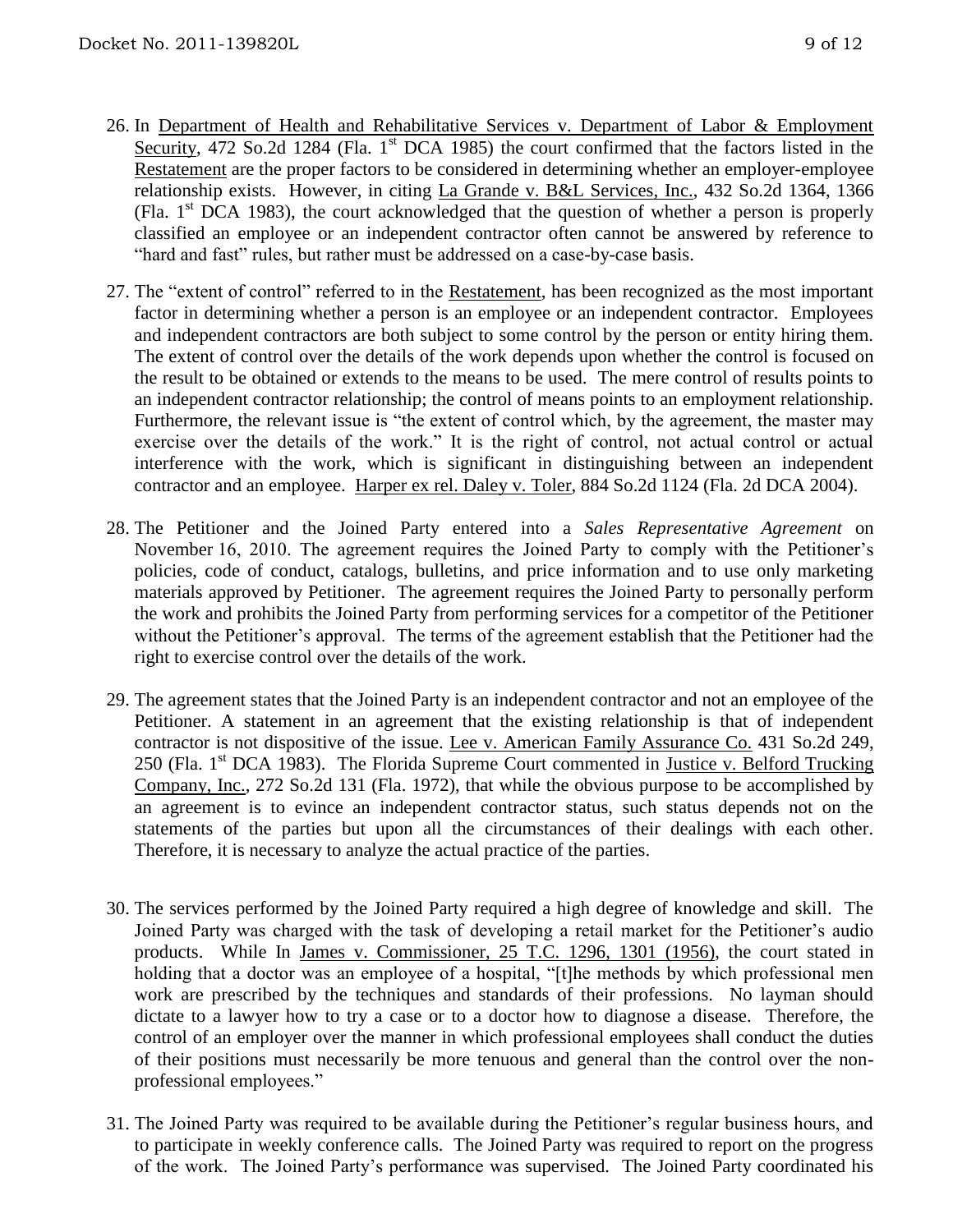work with the Petitioner's employees, traveled with the Petitioner's employees as a team member, supervised commissioned sales representatives hired by the Petitioner, and trained the Petitioner's employees.

- 32. The Petitioner was engaged in the sale and distribution of audio products. The Joined Party was hired to sell those products in the retail market. The Joined Party was represented to the Petitioner's customers and potential customers as the Petitioner's national sales director. The work performed by the Joined Party was not separate and distinct from the Petitioner's business, but was an integral and necessary part of the business.
- 33. The Joined Party did not invoice for his services. The Joined Party was paid a bi-weekly salary and not by the job. These factors are more indicative of an employer-employee relationship. The fact that the Petitioner did not withhold payroll taxes from the pay does not, standing alone, establish an independent contractor relationship.
- 34. During the times the Joined Party performed services for the Petitioner, he worked exclusively for the Petitioner. The Joined Party was required to personally perform the work, and could not hire others to perform the work for him. The Joined Party had no financial risk in connection with the performance of his services. The Joined Party did not have an occupational license or business liability insurance, and did not advertise his services to the general public.
- 35. It is concluded that the services performed for the Petitioner by the Joined Party constitute insured employment. The Department of Revenue extended its determination to include other individuals performing services for the Petitioner as national sales managers. The evidence shows the other sales manager did not perform services under the same terms and conditions as the Joined Party. Thus, the other sales manager is not a similarly situated worker.
- 36. Section 443.1215, Florida Statutes, provides:
	- (1) Each of the following employing units is an employer subject to this chapter:
	- (a) An employing unit that:

1. In a calendar quarter during the current or preceding calendar year paid wages of at least \$1,500 for service in employment; or

2. For any portion of a day in each of 20 different calendar weeks, regardless of whether the weeks were consecutive, during the current or preceding calendar year, employed at least one individual in employment, irrespective of whether the same individual was in employment during each day.

37. The Petitioner paid the Joined Party \$18,000 in the fourth quarter 2010, \$30,000 in the first quarter 2011, \$36,000 in the second quarter 2011, and \$30,000 in the third quarter 2010. Accordingly, the Petitioner meets the liability requirements for Florida unemployment compensation contributions effective November 16, 2010.

**Recommendation:** It is recommended that the determination dated October 12, 2011, be modified to apply only to the Joined Party. As modified, it is recommended that the determination be AFFIRMED.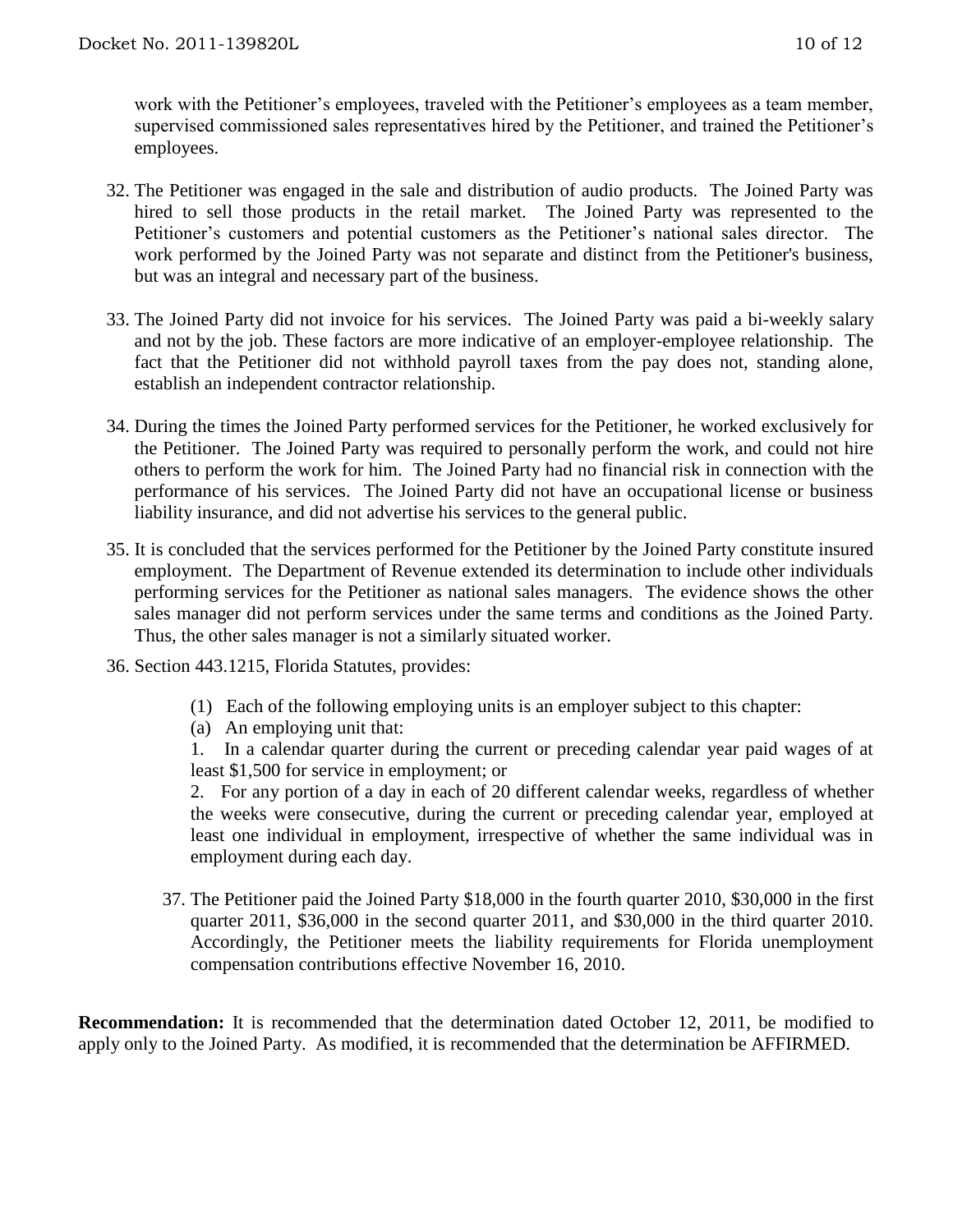Respectfully submitted on March 7, 2012.



SUSAN WILLIAMS, Special Deputy Office of Appeals

A party aggrieved by the *Recommended Order* may file written exceptions to the Director at the address shown above within fifteen days of the mailing date of the *Recommended Order*. Any opposing party may file counter exceptions within ten days of the mailing of the original exceptions. A brief in opposition to counter exceptions may be filed within ten days of the mailing of the counter exceptions. Any party initiating such correspondence must send a copy of the correspondence to each party of record and indicate that copies were sent.

Una parte que se vea perjudicada por la *Orden Recomendada* puede registrar excepciones por escrito al Director Designado en la dirección que aparece arriba dentro de quince días a partir de la fecha del envío por correo de la *Orden Recomendada*. Cualquier contraparte puede registrar contra-excepciones dentro de los diez días a partir de la fecha de envió por correo de las excepciones originales. Un sumario en oposición a contra-excepciones puede ser registrado dentro de los diez días a partir de la fecha de envío por correo de las contra-excepciones. Cualquier parte que dé inicio a tal correspondencia debe enviarle una copia de tal correspondencia a cada parte contenida en el registro y señalar que copias fueron remitidas.

Yon pati ke *Lòd Rekòmande* a afekte ka prezante de eksklizyon alekri bay Direktè Adjwen an lan adrès ki parèt anlè a lan yon peryòd kenz jou apati de dat ke *Lòd Rekòmande* a te poste a. Nenpòt pati ki fè opozisyon ka prezante objeksyon a eksklizyon yo lan yon peryòd dis jou apati de lè ke objeksyon a eksklizyon orijinal yo te poste. Yon dosye ki prezante ann opozisyon a objeksyon a eksklizyon yo, ka prezante lan yon peryòd dis jou apati de dat ke objeksyon a eksklizyon yo te poste. Nenpòt pati ki angaje yon korespondans konsa dwe voye yon kopi kourye a bay chak pati ki enplike lan dosye a e endike ke yo te voye kopi yo.

Shanes Baures

SHANEDRA Y. BARNES, Special Deputy Clerk

**Date Mailed: March 7, 2012**

Copies mailed to: Petitioner Respondent Joined Party

> RONALD RESNICK 1 EAST BROWARD BLVD APT 608 FT LAUDERDALE FL 33301

DEPARTMENT OF REVENUE ATTN: VANDA RAGANS - CCOC #1 4624 5050 WEST TENNESSEE STREET TALLAHASSEE FL 32399